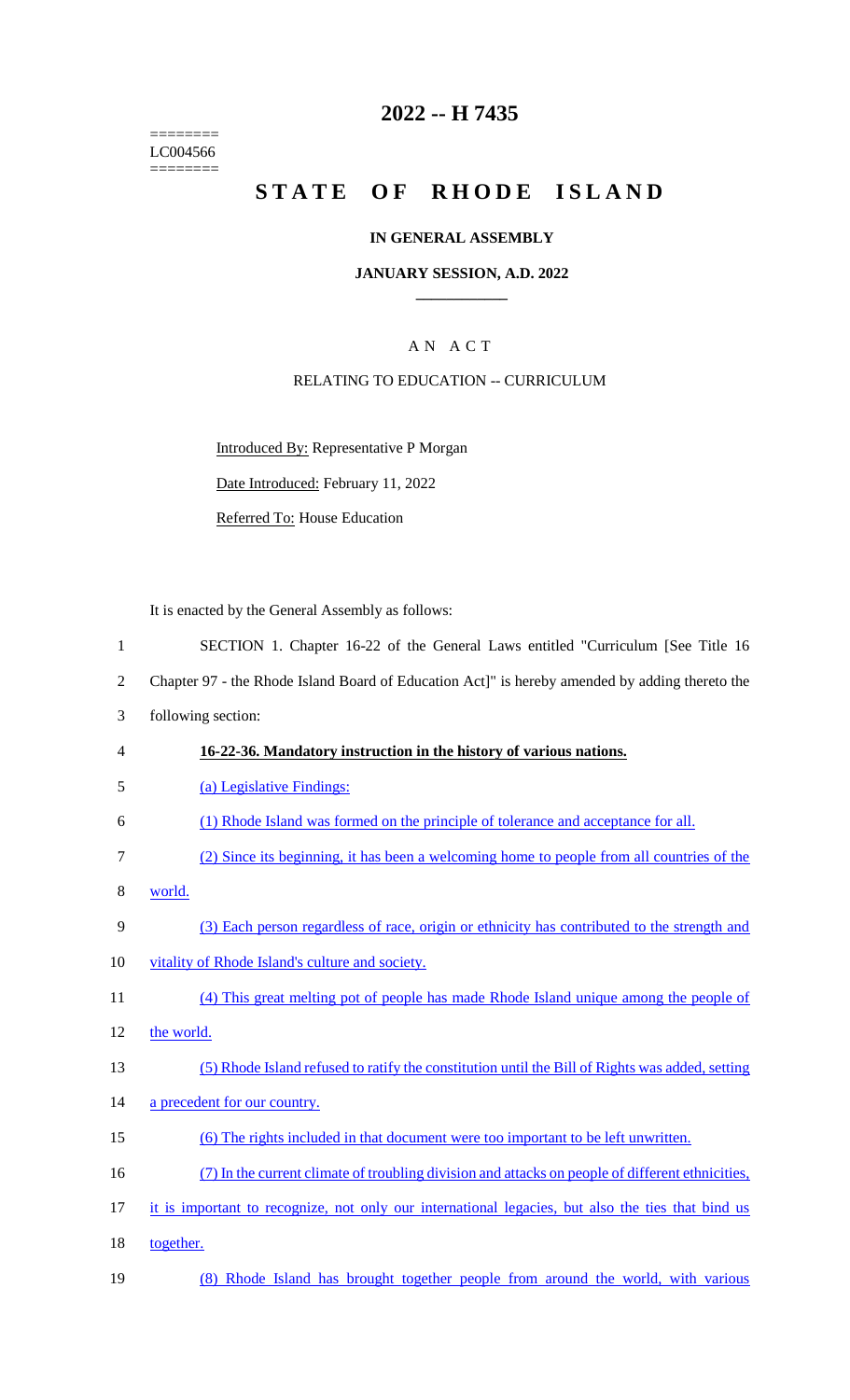- 1 languages and traditions and knitted them together into one united family. (b) Based upon enumerated findings above, the Rhode Island department of education shall make available instructional materials and resources to all of the state's school districts, departments with the histories of all the people of various nationalities, who have come to America to make the United States their new home. (c) Each school district shall include this material in their curriculum and it shall be an active part of instruction for every student. (d) These nationalities may include, but not be limited to: 9 (1) Portuguese Americans; 10 (2) Cape Verdean Americans; 11 (3) Italian Americans; (4) Irish Americans; 13 (5) French Americans; (6) English Americans; 15 (7) Hispanic and Latino Americans; 16 (8) Dominican, Haitian, Puerto Rican, Jamaican and all Caribbean Americans; (9) Guatemalan, Nicaraguan, Costa Rican and all Central America Americans; (10) Colombian, Bolivian, Venezuelan, Ecuadorian, and all South American Americans; (11) Narragansett, Wampanoag, Nipmuc, Pequot and all Native Americans; (12) Chinese, Japanese, Korean, Taiwanese and all Asian Americans; (13) Iranian, Syrian and all Arab and Middle East Americans; 22 (14) Greek American; 23 (15) Indian Americans; 24 (16) Filipino, and all Pacific Islander/Native Hawaiian Americans; (17) Liberian Americans; 26 (18) French-Canadian Americans; (19) Laotian, Vietnamese, Hmong and all South East Asian Americans; 28 (20) German Americans; (21) Armenian Americans; (22) Swedish, Norwegian and Northern European Americans; (23) Polish, Czech, Hungary, Bosnia, Ukraine, Serbian and all Eastern European Americans; (24) Jewish Americans;
- (25) Russian Americans;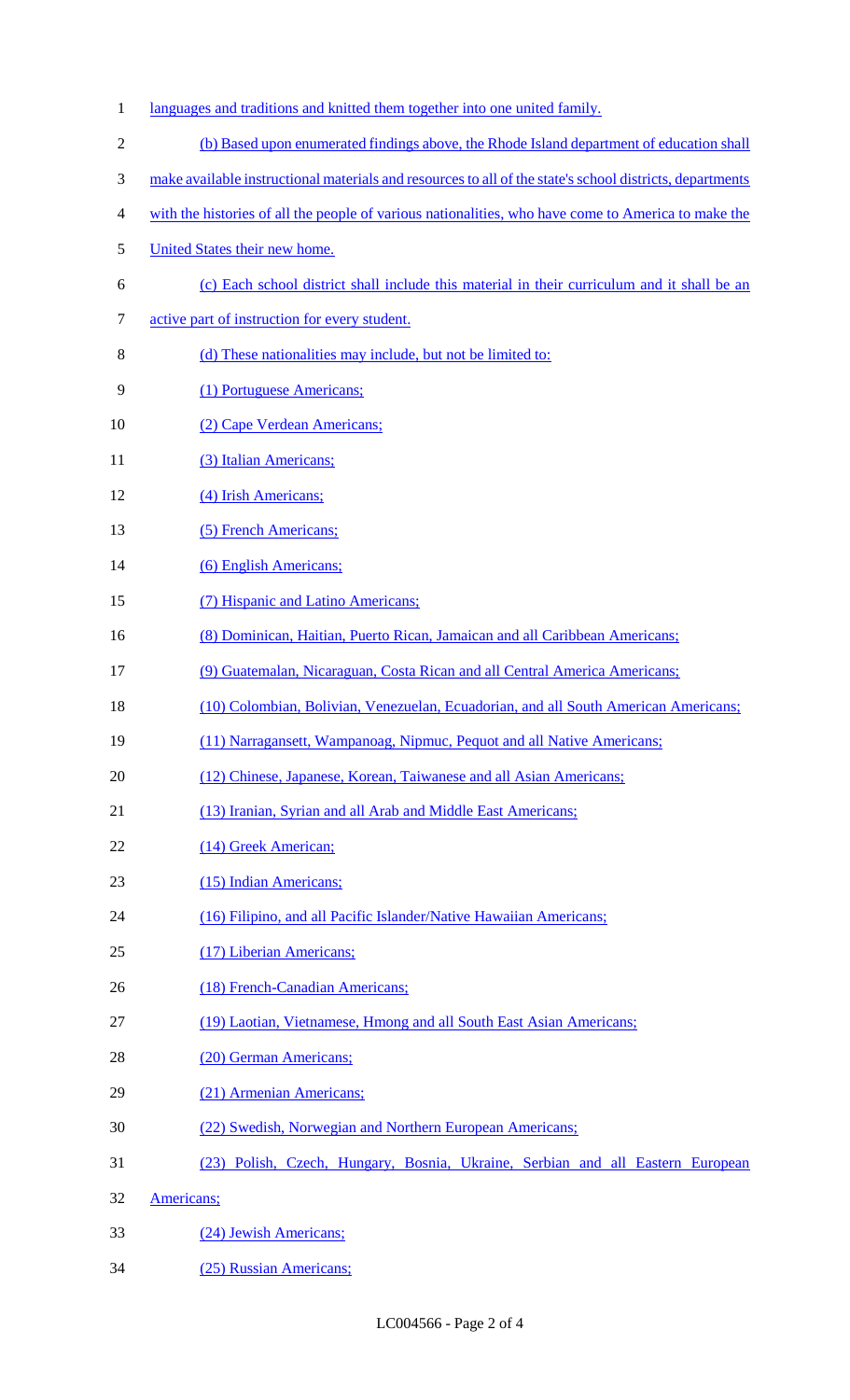- 1 (26) Pakistani Americans; and
- 2 (27) Swiss Americans."
- 3 SECTION 2. This act shall take effect upon passage.

#### $=$ LC004566 ========